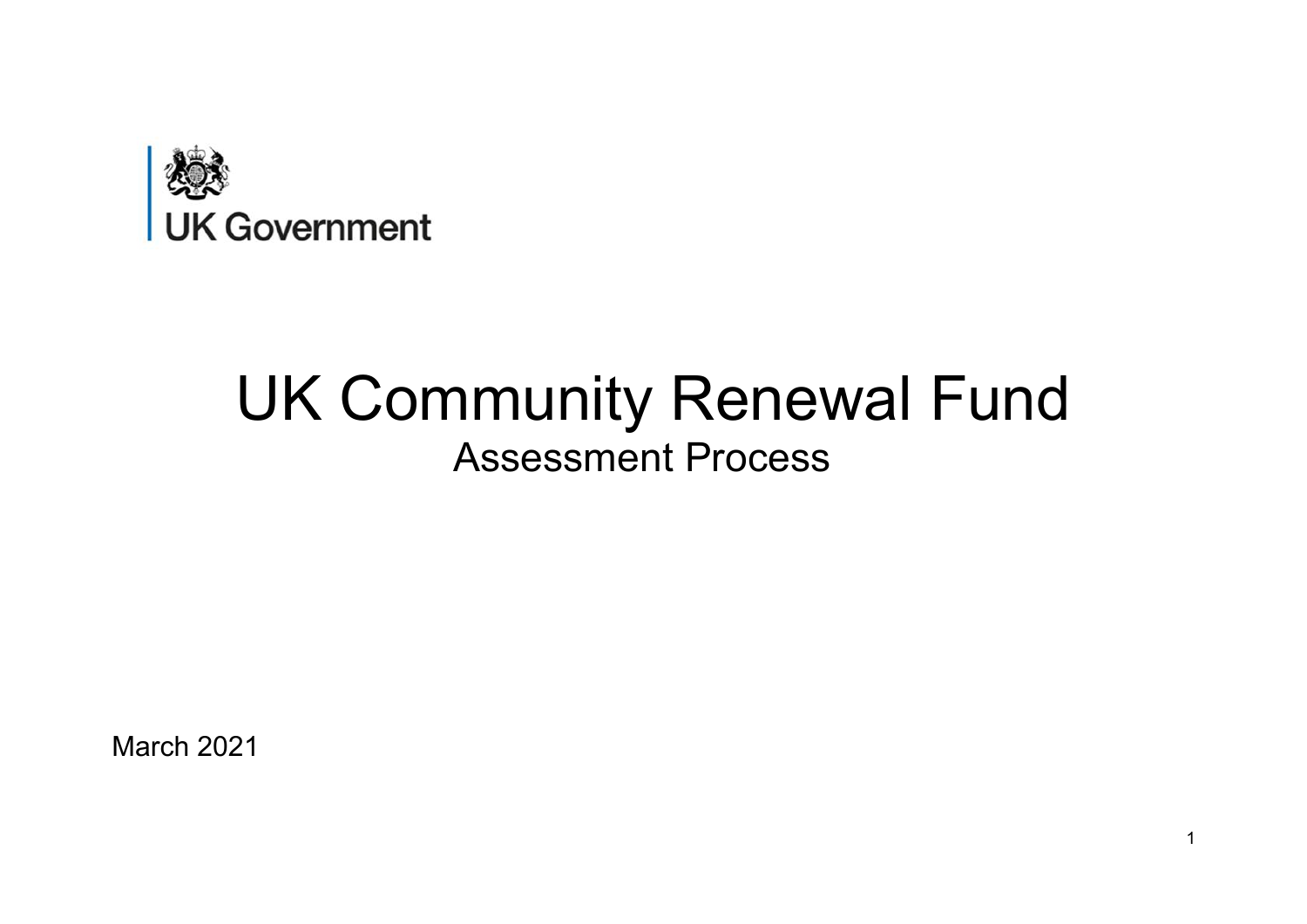#### **UK Community Renewal Fund - UK Government assessment process**

- 1. The assessment process set out in this document will be used by UK Government to assess:
	- Shortlisted applications put forward by lead authorities in Great Britain.
	- All project applications in Northern Ireland.
- 2. Associated documents are available on [gov.uk:](https://www.gov.uk/government/publications/uk-community-renewal-fund-prospectus)
	- UK Community Renewal Fund Prospectus,
	- Application Form,
	- Technical Note for Project Applicants and Deliverers and
	- Technical Note for Lead Authorities.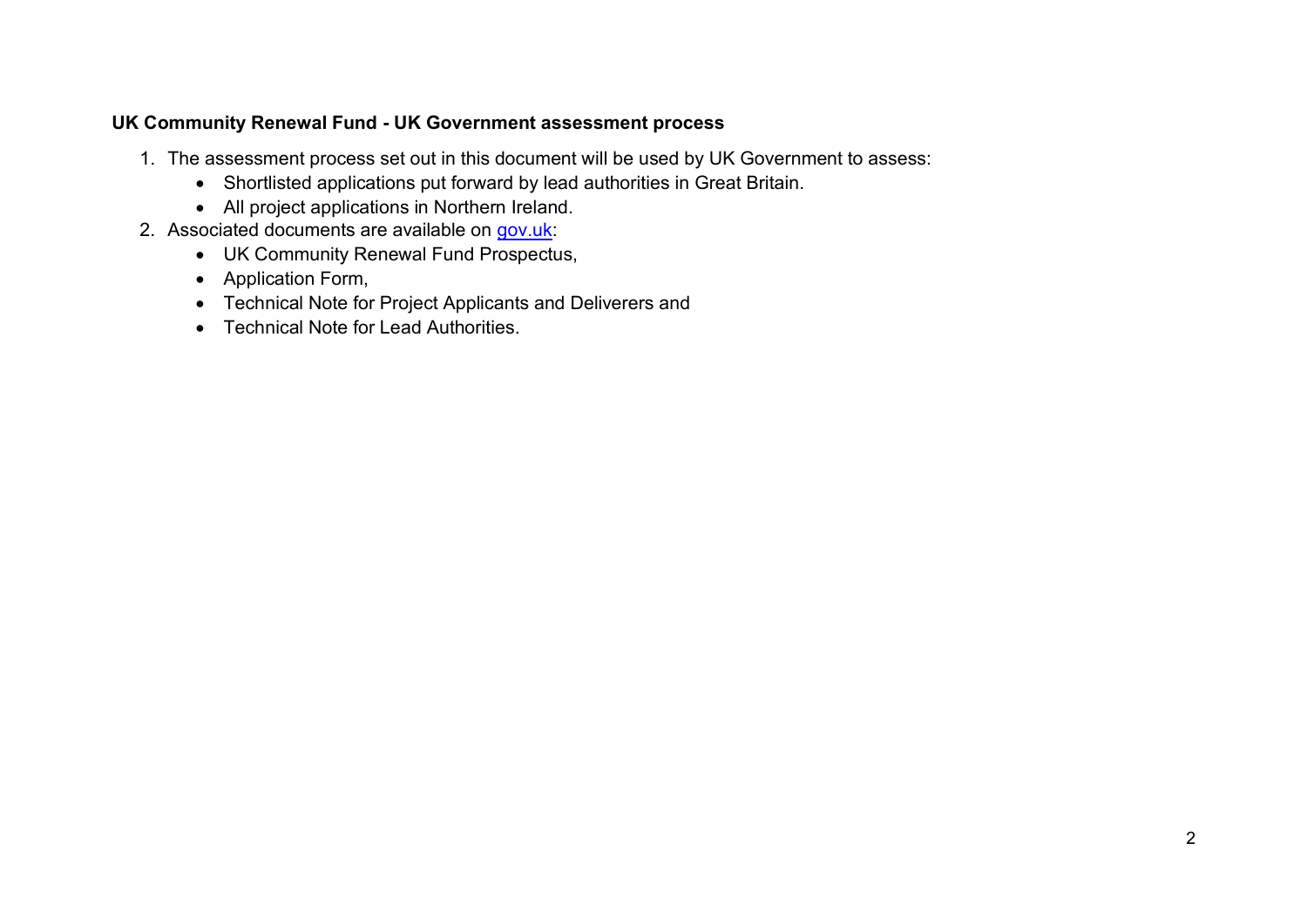## **Great Britain**

# **Stage 1. Gateway criteria**

| <b>Criteria</b> |                                                                                                                                                | <b>Assessment</b>                                                                                                     |
|-----------------|------------------------------------------------------------------------------------------------------------------------------------------------|-----------------------------------------------------------------------------------------------------------------------|
| 1.              | Project proposal will be delivered (including all<br>expenditure incurred) by 31 March 2022.                                                   |                                                                                                                       |
|                 | 2. Project proposal responds to a need identified in the<br>prospectus.*                                                                       | <b>Pass/Fail</b>                                                                                                      |
| 3.              | Project proposal does not duplicate other national or<br>local provision.*                                                                     | Projects must pass all gateway criteria to be considered for<br>selection.                                            |
|                 | 4. Project proposal does not conflict with national policy.*                                                                                   | Failure to adequately demonstrate one or more of these criteria                                                       |
| 5.              | Project proposal will be delivered by a legally constituted<br>organisation that can receive public funds.                                     | will result in project rejection.                                                                                     |
|                 | 6. Project proposal will be delivered in line with subsidy<br>control/State Aid requirements.*                                                 | *Criteria 2-4 and 6 are assessed as Pass/Fail/Partial. Where<br>the project could proceed with amendments, it will be |
|                 | 7. Project proposal will be delivered in accordance with<br>branding requirements.                                                             | considered to pass Gateway Criteria.                                                                                  |
|                 | 8. Project proposal has been submitted by the lead<br>authority. Bids submitted independently from the lead<br>authority will not be accepted. |                                                                                                                       |
|                 | 9. The lead authority must also show they have led an<br>open process by which organisations are invited to<br>submit bids.                    |                                                                                                                       |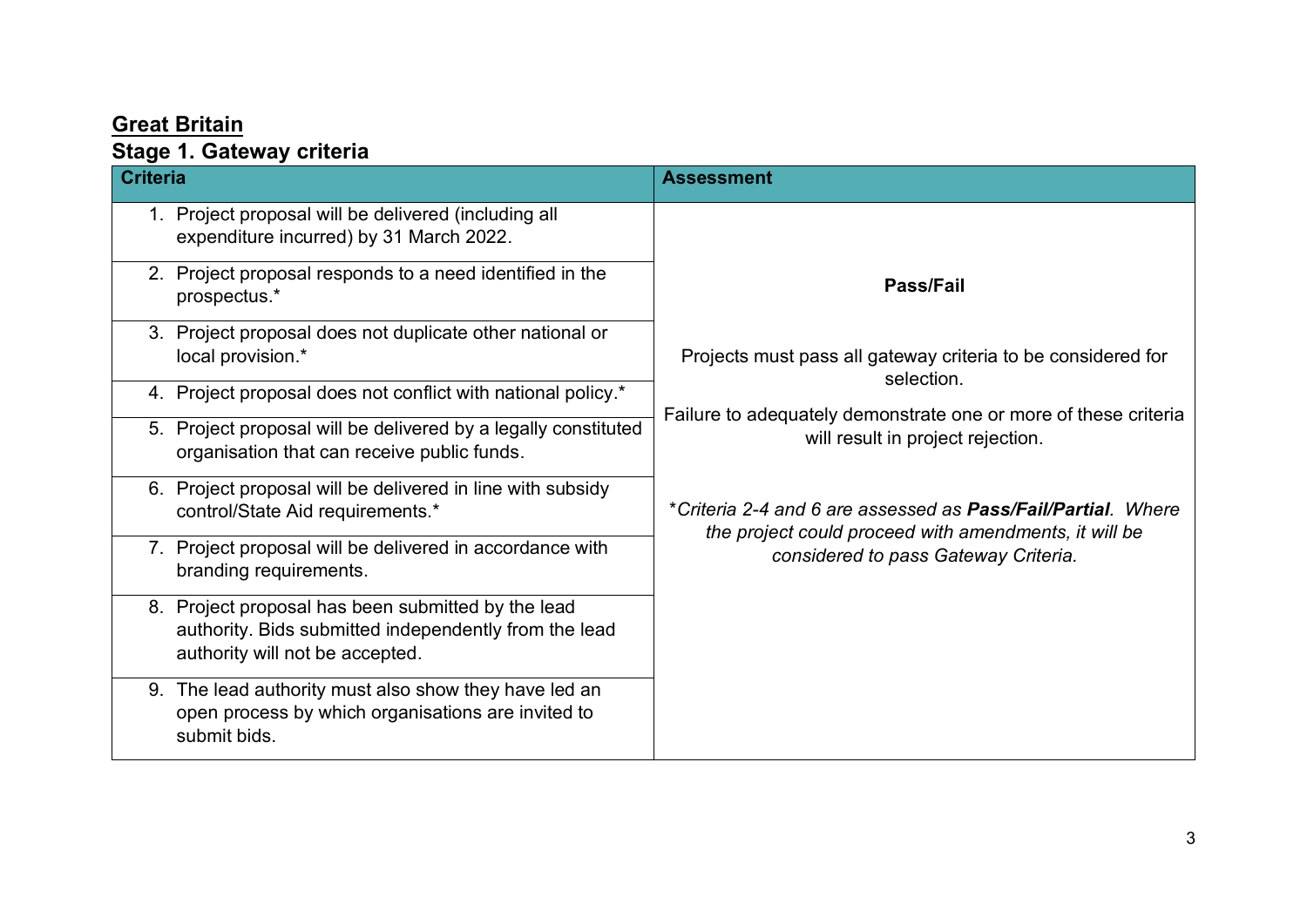| <b>Criteria 1: Strategic fit</b>                                                                                               |                                                                                                                                                                                                                                                                                                                                                                                                                                                             |                                                                                                                                                                                                                                |
|--------------------------------------------------------------------------------------------------------------------------------|-------------------------------------------------------------------------------------------------------------------------------------------------------------------------------------------------------------------------------------------------------------------------------------------------------------------------------------------------------------------------------------------------------------------------------------------------------------|--------------------------------------------------------------------------------------------------------------------------------------------------------------------------------------------------------------------------------|
| Sub-criteria                                                                                                                   | <b>Example evidence of meeting the criteria</b><br>This is non-exhaustive and other evidence may be<br>provided and considered as part of the assessment                                                                                                                                                                                                                                                                                                    | <b>Assessment</b>                                                                                                                                                                                                              |
| 1. Level of contribution to<br>local needs articulated<br>in relevant local plans<br>and with evidence of<br>local support.    | As a minimum, projects will need to articulate how they<br>demonstrate strategic fit as defined under $3.2 - 3.5$ in the<br>prospectus and reference local needs.<br>Projects are likely to score higher where they<br>directly address a priority intervention in a local plan -<br>such as investing in a target sector or place, or<br>where there is clear support from local partners such as<br>other local authorities or elected representatives.   | Each sub-criteria is given a mark<br>out of 5. These are summed<br>with equal weighting.<br>This is converted to a<br>percentage score for the theme<br>(e.g. a maximum mark of 25<br>would give a score of 100%).             |
| 2. Level of contribution to<br>articulated<br>an<br>investment priority set<br>out at sections 3.2 to 3.5<br>in the prospectus | Note - Lead Authorities will also provide an assessment of<br>this criterion which UK Government will take into account.<br>As a minimum, projects will need to articulate: the priority<br>groups they intend to support; the proposed project activities<br>and the applicable interventions they propose to deliver<br>under sections 3.2 -3.5 in the prospectus; and how the<br>interventions will deliver and contribute to relevant fund<br>outcomes. | Projects that predominantly focus<br>on priority areas must score a<br>minimum of 50% to be shortlisted.<br>Projects that do not predominantly<br>focus on priority areas must score<br>a minimum of 80% to be<br>shortlisted. |
|                                                                                                                                | Projects are likely to score higher where they<br>focus on priority groups or interventions identified in<br>the prospectus and                                                                                                                                                                                                                                                                                                                             |                                                                                                                                                                                                                                |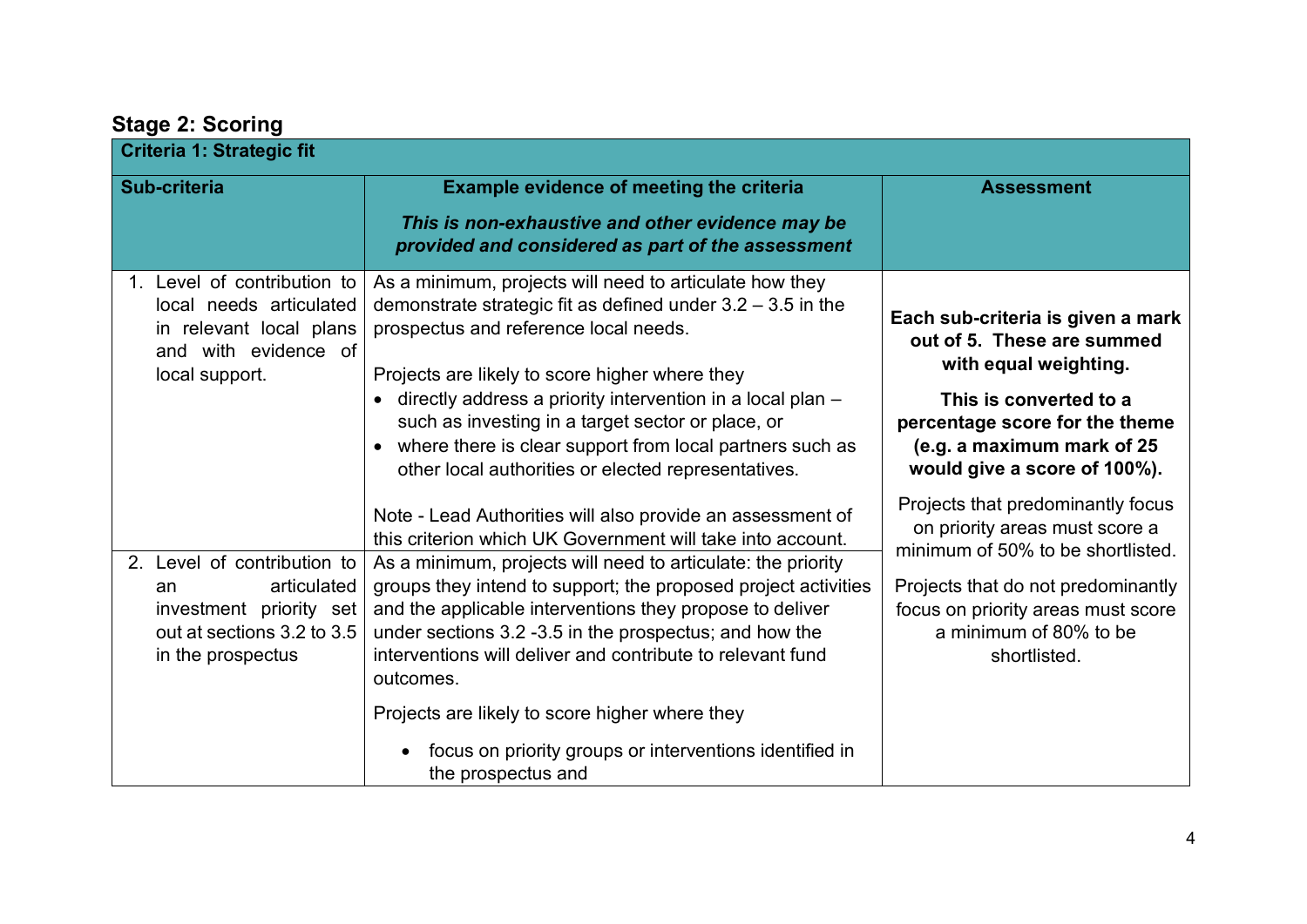|                                                                                                                                                                                                                                                 | will deliver a significant and observable contribution to<br>relevant fund outcomes (e.g. 100 people have moved<br>into employment, including self-employment,<br>following support).                                                                                                                                                                                                                                                                                                                                                                                                                                                                                                                                  |  |
|-------------------------------------------------------------------------------------------------------------------------------------------------------------------------------------------------------------------------------------------------|------------------------------------------------------------------------------------------------------------------------------------------------------------------------------------------------------------------------------------------------------------------------------------------------------------------------------------------------------------------------------------------------------------------------------------------------------------------------------------------------------------------------------------------------------------------------------------------------------------------------------------------------------------------------------------------------------------------------|--|
|                                                                                                                                                                                                                                                 | Project Applicants should consider summarising the<br>customer journey using a flow chart showing specific project<br>activities; and/or provide a supporting logic model or theory<br>of change which clearly demonstrates the links between the<br>activities and inputs, outputs and outcomes.                                                                                                                                                                                                                                                                                                                                                                                                                      |  |
| 3. The<br>extent<br>оf<br>contribution to net zero<br>objectives, as set out at<br>section 3.1.1 of the<br>prospectus,<br>wider<br>or<br>environmental<br>considerations<br>(not<br>applicable<br>to<br>employment<br>support<br>interventions) | As a minimum, bids should meet the clean growth principle<br>and not conflict with the UK's legal commitment to cut<br>greenhouse gas emissions to net zero by 2050.<br>Projects are likely to score higher where they actively<br>support progress to net zero for example:<br>adopting and supporting innovative clean technology<br>$\bullet$<br>supporting net zero skills and supply chains e.g.<br>$\bullet$<br>Considering carbon literacy and wider<br>$\circ$<br>environmental consideration for skills sectors<br>being supported;<br>Full carbon footprinting, supporting carbon and<br>$\circ$<br>environmental impacts in key supply chains;<br>Community engagement & supporting local<br>climate plans. |  |
| 4. The extent to which the<br>project can inform the<br><b>UK Shared Prosperity</b>                                                                                                                                                             | As a minimum, projects should commit to project level<br>evaluation and to work collaboratively with the UK<br>government on programme level evaluation.                                                                                                                                                                                                                                                                                                                                                                                                                                                                                                                                                               |  |
| Fund<br>through                                                                                                                                                                                                                                 |                                                                                                                                                                                                                                                                                                                                                                                                                                                                                                                                                                                                                                                                                                                        |  |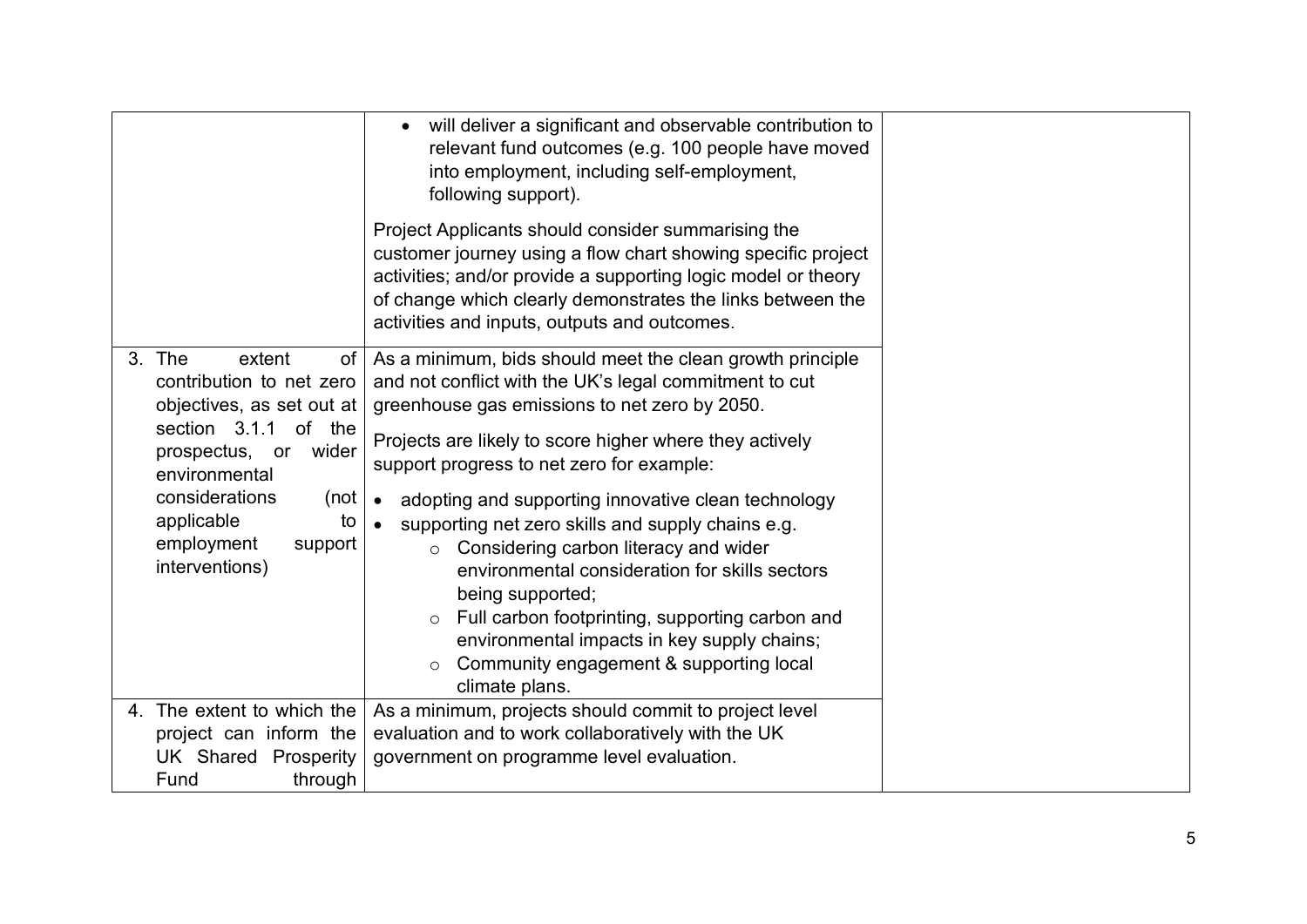| transferable learning or<br>opportunity to scale up<br>for local partners and<br>UK government.          | Projects are likely to score higher where, for example:<br>the approach has demonstrable application elsewhere, or<br>is trialling a response to an identified priority set out in<br>section 3.2 to 3.5 of the prospectus.                         |  |
|----------------------------------------------------------------------------------------------------------|-----------------------------------------------------------------------------------------------------------------------------------------------------------------------------------------------------------------------------------------------------|--|
| 5. The extent to which the<br>demonstrates<br>project<br>innovation<br>service<br><b>in</b><br>delivery. | Projects are likely to score higher by:<br>introducing new delivery approaches (for example,<br>trialling new modes of delivery)<br>delivering integrated approaches across policy themes or<br>achieving collaboration across more than one place. |  |

|                                                                                                      | Criteria 2: Deliverability, effectiveness, and efficiency                                                                                                                                                                                                                                                                                                                                                                                                                                                                                                                                                                                      |                                                                                                                                                                                                                    |  |
|------------------------------------------------------------------------------------------------------|------------------------------------------------------------------------------------------------------------------------------------------------------------------------------------------------------------------------------------------------------------------------------------------------------------------------------------------------------------------------------------------------------------------------------------------------------------------------------------------------------------------------------------------------------------------------------------------------------------------------------------------------|--------------------------------------------------------------------------------------------------------------------------------------------------------------------------------------------------------------------|--|
| Sub-criteria                                                                                         | <b>Example evidence of meeting the criteria</b>                                                                                                                                                                                                                                                                                                                                                                                                                                                                                                                                                                                                | <b>Assessment</b>                                                                                                                                                                                                  |  |
|                                                                                                      | This is non-exhaustive and other evidence may be<br>provided and considered as part of the assessment                                                                                                                                                                                                                                                                                                                                                                                                                                                                                                                                          |                                                                                                                                                                                                                    |  |
| 1. That it can be delivered<br>as proposed by March<br>2022 with realistic<br>milestones identified. | Projects are likely to score higher where they demonstrate:<br>a good understanding of the roles and responsibilities,<br>skills, capability, or capacity needed<br>a fully secured funding package (including match funding<br>$\bullet$<br>where relevant) or a clear and realistic plan to secure<br>prior to project start<br>a good understanding of how the proposal is compliant<br>with UK subsidy control regime (where relevant)<br>under Part 1 (Q1i), the Application sets out a realistic<br>$\bullet$<br>timetable which includes milestones for:<br>$\circ$ Securing internal approvals for the project or any<br>other funding | Each sub-criteria is given a mark<br>out of 5. These are summed<br>with equal weighting.<br>This is converted to a<br>percentage score for the theme<br>(e.g. a maximum mark of 25<br>would give a score of 100%). |  |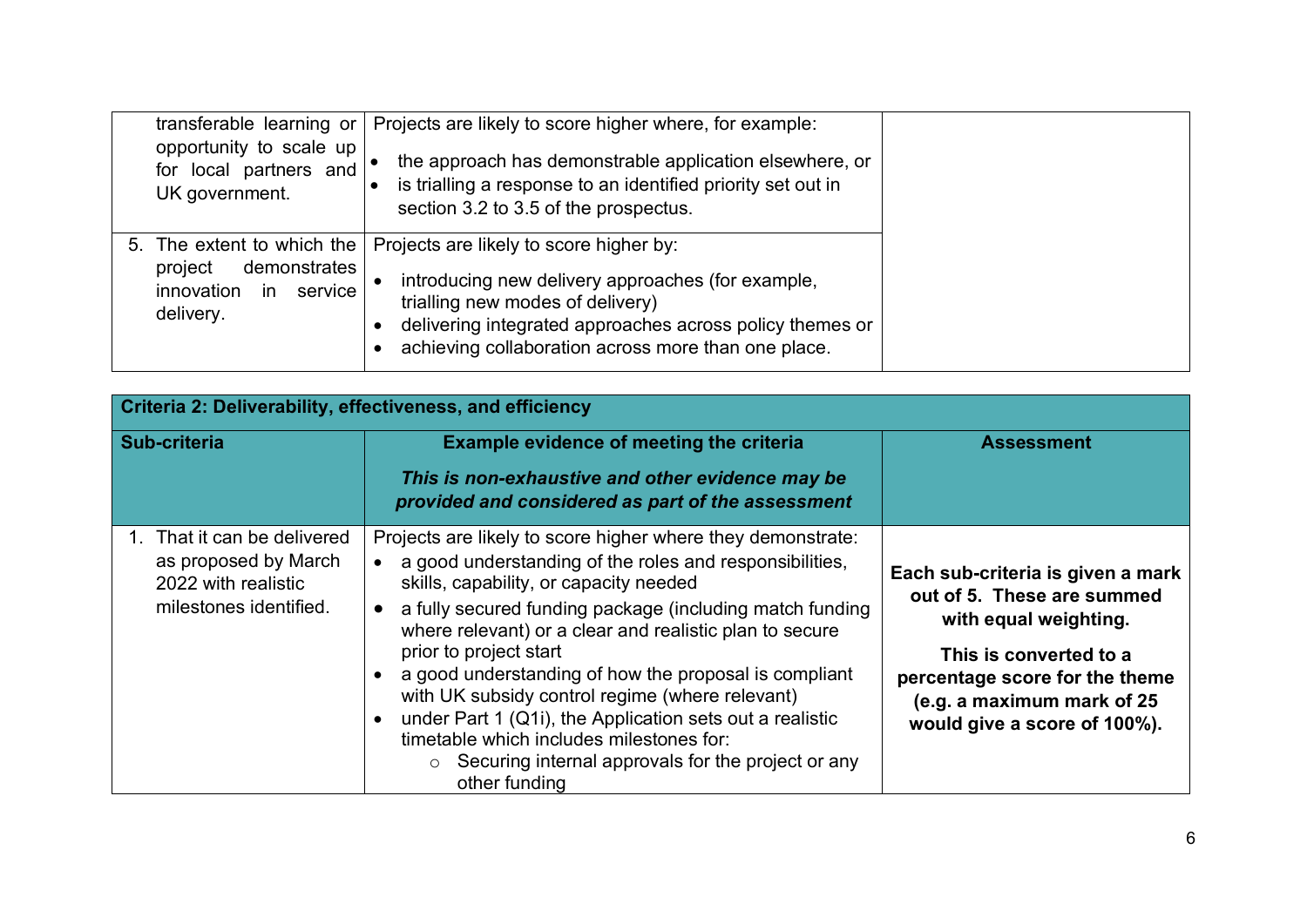| 2. Project risks have been<br>identified and are<br>adequately mitigated,<br>including project-level<br>management controls.                                                                                                                                                                                                                                                                                | Establishing the project team<br>$\circ$<br>project launch and recruiting beneficiaries,<br>$\circ$<br>key points on the beneficiary journey<br>$\circ$<br>procurement for external services/suppliers<br>$\circ$<br>Projects are likely to score higher where they have:<br>carefully considered and identified implementation and<br>$\bullet$<br>delivery risks<br>there are corresponding and appropriate mitigations for<br>$\bullet$<br>key risks<br>arrangements for managing and escalating risk are<br>$\bullet$<br>articulated including roles and responsibilities<br>contingency plans are in place to manage risks, including<br>project delays. | Projects that predominantly focus<br>on priority areas must score a<br>minimum of 50% to be shortlisted.<br>Projects that do not predominantly<br>focus on priority areas must score<br>a minimum of 80% to be<br>shortlisted. |
|-------------------------------------------------------------------------------------------------------------------------------------------------------------------------------------------------------------------------------------------------------------------------------------------------------------------------------------------------------------------------------------------------------------|---------------------------------------------------------------------------------------------------------------------------------------------------------------------------------------------------------------------------------------------------------------------------------------------------------------------------------------------------------------------------------------------------------------------------------------------------------------------------------------------------------------------------------------------------------------------------------------------------------------------------------------------------------------|--------------------------------------------------------------------------------------------------------------------------------------------------------------------------------------------------------------------------------|
| 3. The applicant sets out<br>an efficient mode of<br>delivery, taking account<br>of the level of<br>innovation proposed<br>and will operate at an<br>appropriate scale. This<br>shall include an<br>assessment of value for<br>money taking account<br>of:<br>the level of contribution<br>to programme outputs<br>for funding sought<br>the amount of match<br>funding or leverage<br>proposed to maximise | Projects are likely to score higher where they:<br>include a realistic theory of change demonstrating<br>$\bullet$<br>how outcomes will flow from the interventions, at an<br>efficient rate and an appropriate scale<br>demonstrate value for money taking account of<br>the level of contribution to programme outputs<br>$\circ$<br>for funding sought<br>the amount of match funding or leverage<br>proposed to maximise impact<br>UK Government assessment will take account of innovation<br>in service delivery (including potential higher initial costs of<br>innovative delivery approaches).                                                       |                                                                                                                                                                                                                                |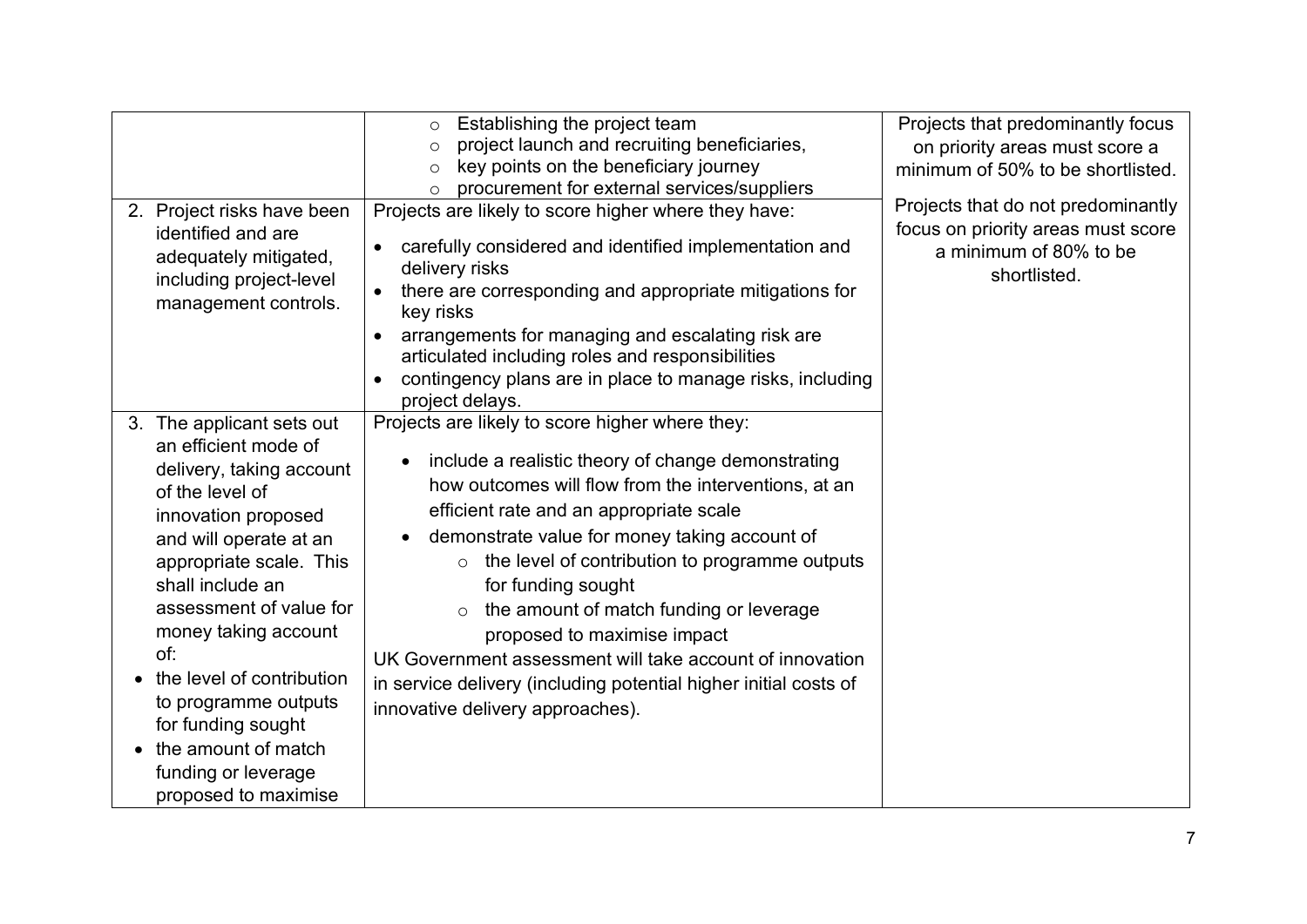| impact (not applicable<br>to employment<br>interventions).<br>4. That the project would<br>proceed<br>without  <br>not<br>funding or could only be<br>delivered on a smaller<br>scale. | Note - match funding is not a requirement for any project<br>and will not be an assessment consideration for projects<br>solely focused on employment interventions.<br>Projects are likely to score higher where they have clearly<br>articulated the additional outcomes, benefits and impacts UK<br>Community Renewal Funding will achieve, compared with<br>the status quo.                                                                                                                                                                                                                                                                                                                                                                                |  |
|----------------------------------------------------------------------------------------------------------------------------------------------------------------------------------------|----------------------------------------------------------------------------------------------------------------------------------------------------------------------------------------------------------------------------------------------------------------------------------------------------------------------------------------------------------------------------------------------------------------------------------------------------------------------------------------------------------------------------------------------------------------------------------------------------------------------------------------------------------------------------------------------------------------------------------------------------------------|--|
| 5. An effective monitoring<br>and evaluation strategy<br>has been identified for<br>the project.                                                                                       | Projects are likely to score higher where they set out well<br>developed and credible plans that have:<br>key actions identified for baselining, monitoring, data<br>$\bullet$<br>collection and dissemination of lessons learnt.<br>a credible approach for an effective evaluation that is<br>appropriate to project size and covers<br>appropriateness of initial design<br>$\circ$<br>progress against targets<br>$\circ$<br>delivery and management<br>$\circ$<br>outcomes and impact<br>$\circ$<br>value for money<br>$\circ$<br>lessons learnt<br>$\circ$<br>Note - the approach will vary depending on the scale and<br>nature of each project and evaluation may be undertaken by<br>someone with necessary skills (whether in-house or<br>external). |  |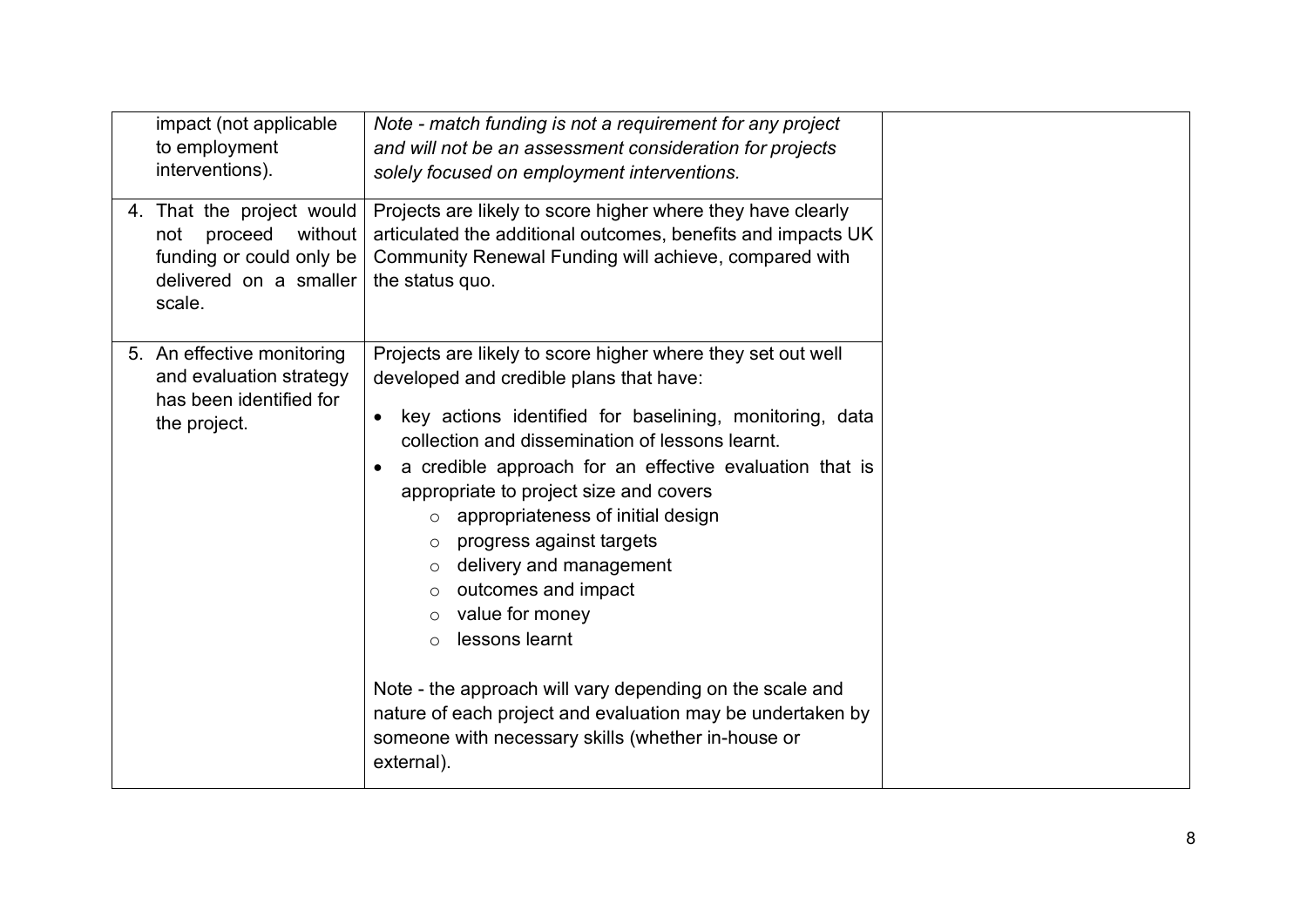#### **Stage 3: Selection**

- 1. Appointable projects will be grouped into three bands:
	- **a. Band A:** Projects that have scored 80% or above on both 'strategic fit' and 'deliverability, effectiveness and efficiency' and predominantly focus on priority places.
	- **b. Band B:** Projects that have scored 80% or above on both 'strategic fit' and 'deliverability, effectiveness and efficiency' and do not predominantly focus on priority places
	- **c. Band C:** Projects that have scored 50% or above on both 'strategic fit' and 'deliverability, effectiveness and efficiency' and predominantly focus on priority places
- 2. With reference to the above, to assess the predominant focus of the project we will determine whether the majority of spend (51% or over) is in priority places listed [here.](https://www.gov.uk/government/publications/uk-community-renewal-fund-prospectus) Project applicants have been asked to set out the amount of spend in each place on the application form.
- 3. Projects will be selected in order of their bands. Within these bands, projects will be selected in order of a combined percentage score (i.e. out of 100) across the two themes with equal weighting. For example, a project that scored 70% on strategic fit and 60% on deliverability, effectiveness and efficiency would receive a combined score of 65%.
- 4. In selecting projects we will apply a cap of £3m per place (listed [here\)](https://www.gov.uk/government/publications/uk-community-renewal-fund-prospectus) which will be based on the indicative breakdown of spend by place provided as part of proposals.
- 5. In the event where two or more projects have the same combined score but cannot all be funded, funding will be awarded to the project which will be delivered in a place highest on the index. If a project invests in more than one place, we will use the ranking of the place which receives the most spend under the proposal. Project applicants have been asked to set out the amount of spend in each place on the application form.
- 6. In addition to selecting projects based on a project's score and the prioritisation of the place, Ministers can exercise discretion to meet the following finite set of additional considerations: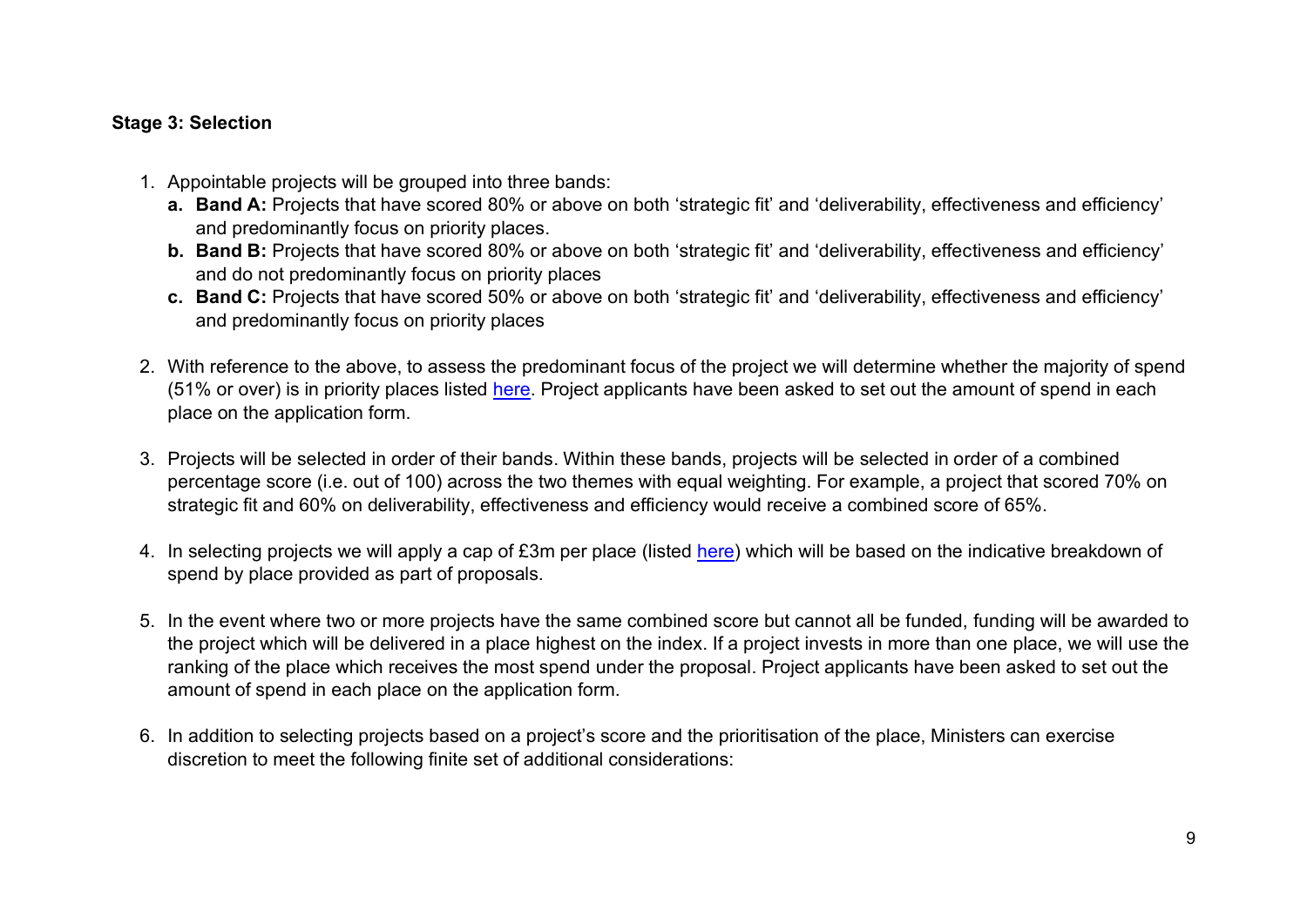- a. Ensuring a reasonable thematic split of approved projects (e.g. skills, local business, communities and place, employment support)
- b. Ensuring a balanced spread of approved projects across Great Britain
- c. Ensuring that the balance of approved projects between those focused on priority and non-priority places gives appropriate regard to priority places
- d. Where no distinction can be made between two or more projects on the basis of the combined score and the prioritisation of the relevant place(s) via the index (i.e. where projects score the same and e.g. cover the same geography), Ministers can make decisions between projects based on which they consider the best value for money in delivering the objectives of the programme.
- 7. Applicants should note that this is a competitive process and there is no minimum amount available per place. Where bids do not meet the criteria described above, they will not be supported.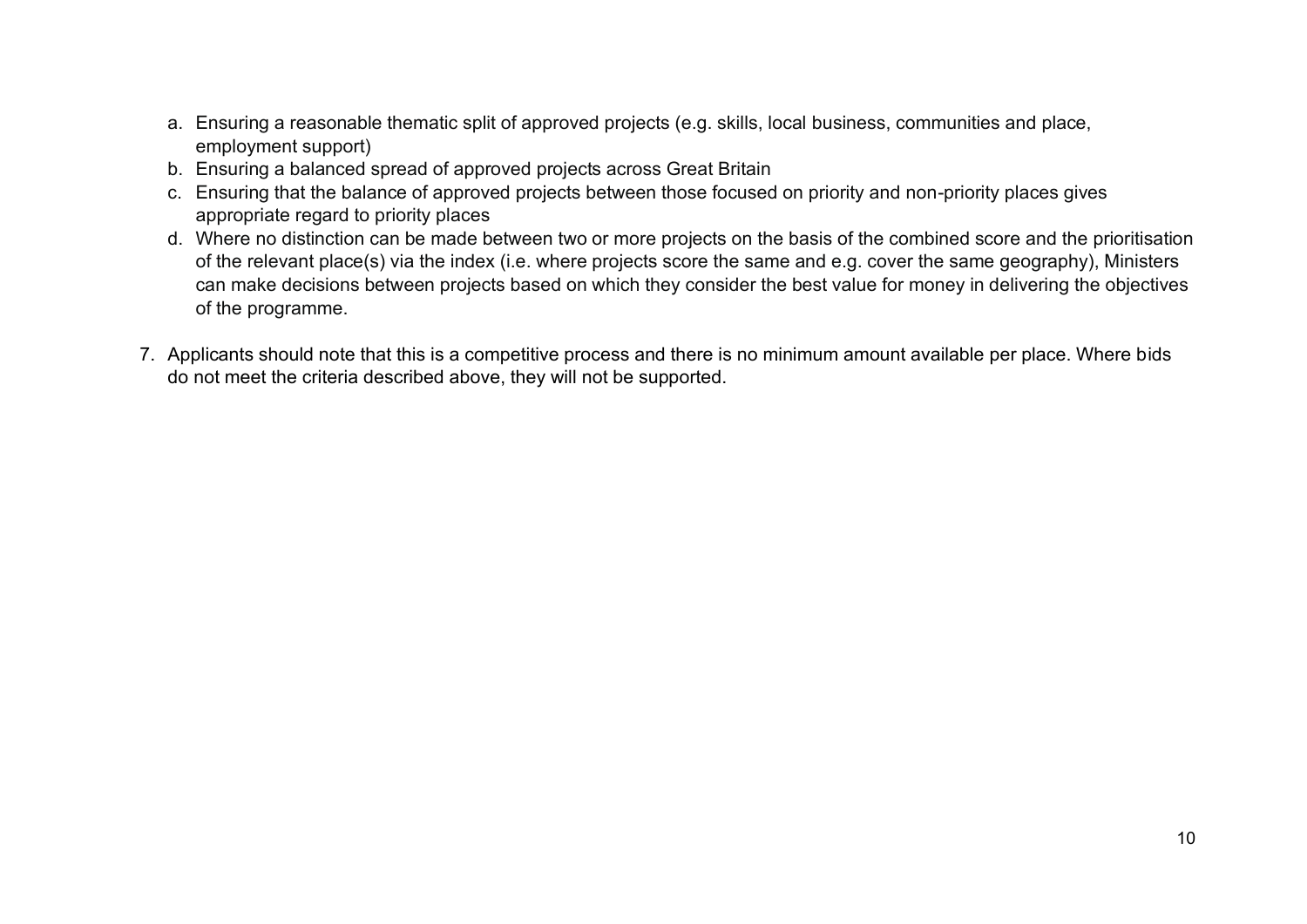## **Northern Ireland**

### **Stage 1. Gateway criteria**

| <b>Criteria</b><br><b>Assessment</b>                                                                            |                                                                                                                       |
|-----------------------------------------------------------------------------------------------------------------|-----------------------------------------------------------------------------------------------------------------------|
| Project proposal will be delivered (including all<br>expenditure incurred) by 31 March 2022.                    |                                                                                                                       |
| Project proposal responds to a need identified in the<br>2.<br>prospectus.*                                     | <b>Pass/Fail</b>                                                                                                      |
| Project proposal does not duplicate other national or<br>3.<br>local provision.*                                | Projects must pass all gateway criteria to be considered for<br>selection.                                            |
| 4. Project proposal does not conflict with national policy.*                                                    |                                                                                                                       |
| Project proposal will be delivered by a legally constituted<br>5.<br>organisation that can receive public funds | Failure to adequately demonstrate one or more of these criteria<br>will result in project rejection.                  |
| Project proposal will be delivered in line with subsidy<br>6.<br>control/State Aid requirements.*               | *Criteria 2-4 and 6 are assessed as Pass/Fail/Partial. Where<br>the project could proceed with amendments, it will be |
| Project proposal will be delivered in accordance with<br>branding requirements                                  | considered to pass Gateway Criteria.                                                                                  |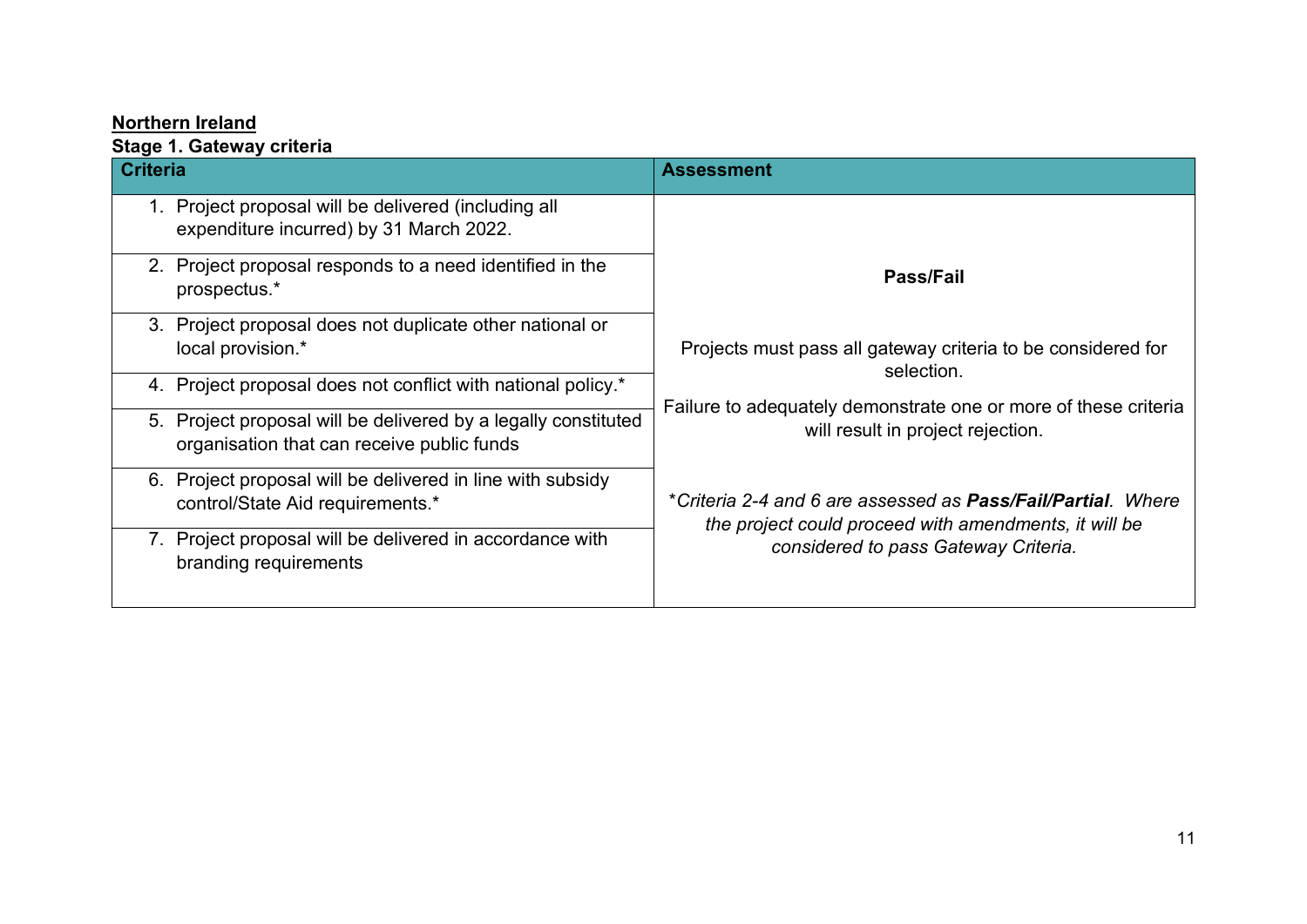## **Stage 2: Scoring (consistent with Great Britain)**

| <b>Criteria 1: Strategic fit</b>                                                                                               |                                                                                                                                                                                                                                                                                                                                                                                                                                                                        |                                                                                                                                                                                                                    |
|--------------------------------------------------------------------------------------------------------------------------------|------------------------------------------------------------------------------------------------------------------------------------------------------------------------------------------------------------------------------------------------------------------------------------------------------------------------------------------------------------------------------------------------------------------------------------------------------------------------|--------------------------------------------------------------------------------------------------------------------------------------------------------------------------------------------------------------------|
| Sub-criteria                                                                                                                   | <b>Example evidence of meeting the criteria</b><br>This is non-exhaustive and other evidence may be<br>provided and considered as part of the assessment                                                                                                                                                                                                                                                                                                               | <b>Assessment</b>                                                                                                                                                                                                  |
| 1. Level of contribution to<br>local needs articulated<br>in relevant local plans<br>and with evidence of<br>local support.    | As a minimum, projects will need to articulate how they<br>demonstrate strategic fit as defined under $3.2 - 3.5$ in the<br>prospectus and reference local needs.<br>Projects are likely to score higher where they<br>directly address a priority intervention in a local plan -<br>$\bullet$<br>such as investing in a target sector or place, or<br>where there is clear support from local partners such as<br>other local authorities or elected representatives. | Each sub-criteria is given a mark<br>out of 5. These are summed<br>with equal weighting.<br>This is converted to a<br>percentage score for the theme<br>(e.g. a maximum mark of 25<br>would give a score of 100%). |
| 2. Level of contribution to<br>articulated<br>an<br>investment priority set<br>out at sections 3.2 to 3.5<br>in the prospectus | As a minimum, projects will need to articulate: the priority<br>groups they intend to support; the proposed project activities<br>and the applicable interventions they propose to deliver<br>under sections 3.2 -3.5 in the prospectus; and how the<br>interventions will deliver and contribute to relevant fund<br>outcomes.                                                                                                                                        |                                                                                                                                                                                                                    |
|                                                                                                                                | Projects are likely to score higher where they<br>focus on priority groups or interventions identified in<br>the prospectus and<br>will deliver a significant and observable contribution to<br>relevant fund outcomes (e.g. 100 people have moved                                                                                                                                                                                                                     |                                                                                                                                                                                                                    |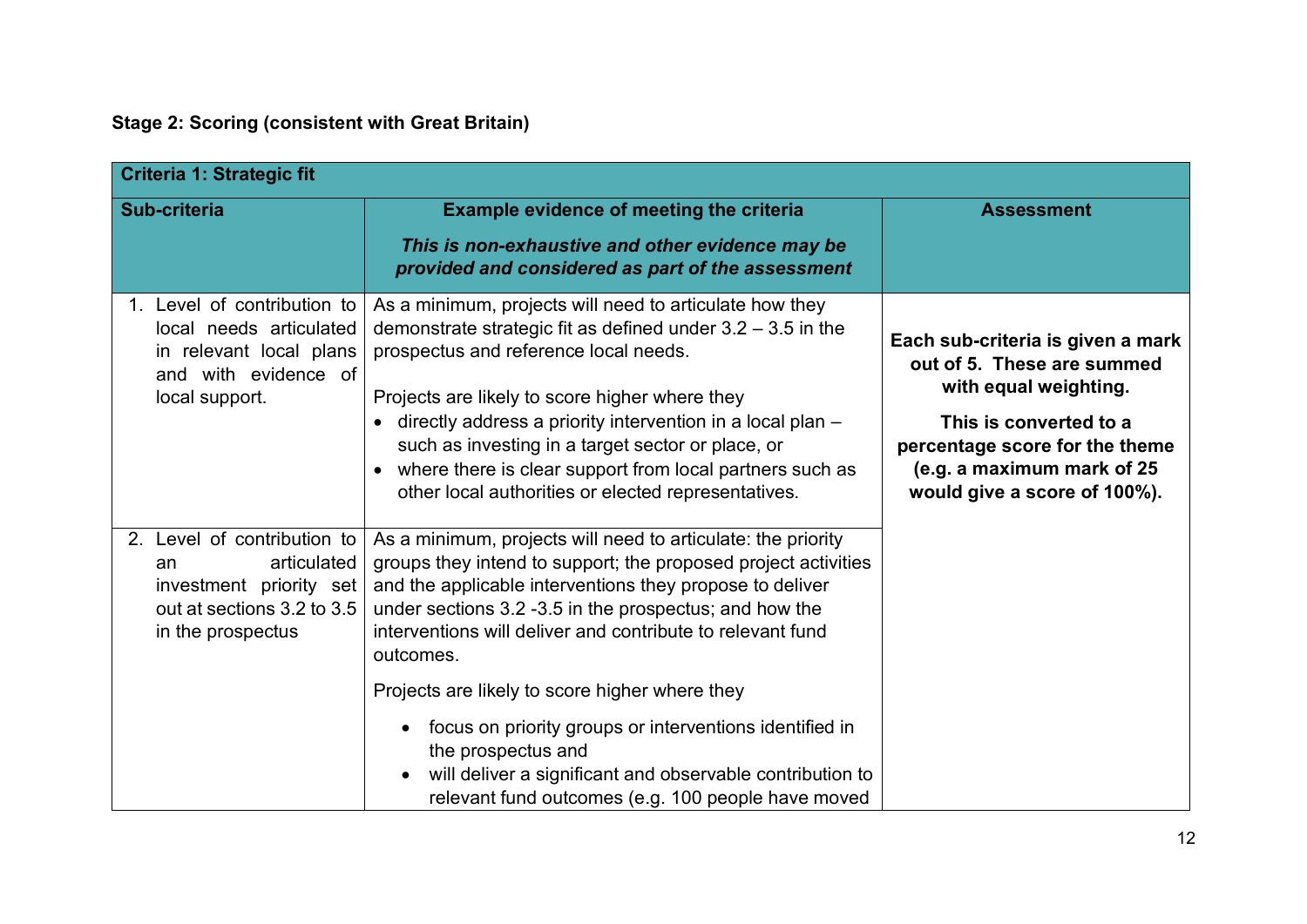|                                                                                                                                                                                                                                                 | into employment, including self-employment,<br>following support).                                                                                                                                                                                                                                                                                                                                                                                                                                                                                                                                                                                                           |  |
|-------------------------------------------------------------------------------------------------------------------------------------------------------------------------------------------------------------------------------------------------|------------------------------------------------------------------------------------------------------------------------------------------------------------------------------------------------------------------------------------------------------------------------------------------------------------------------------------------------------------------------------------------------------------------------------------------------------------------------------------------------------------------------------------------------------------------------------------------------------------------------------------------------------------------------------|--|
|                                                                                                                                                                                                                                                 | Project Applicants should consider summarising the<br>customer journey using a flow chart showing specific project<br>activities; and/or provide a supporting logic model or theory<br>of change which clearly demonstrates the links between the<br>activities and inputs, outputs and outcomes.                                                                                                                                                                                                                                                                                                                                                                            |  |
| 3. The<br>extent<br>of<br>contribution to net zero<br>objectives, as set out at<br>section 3.1.1 of the<br>prospectus,<br>wider<br>or<br>environmental<br>considerations<br>(not<br>applicable<br>to<br>employment<br>support<br>interventions) | As a minimum, bids should meet the clean growth principle<br>and not conflict with the UK's legal commitment to cut<br>greenhouse gas emissions to net zero by 2050.<br>Projects are likely to score higher where they actively<br>support progress to net zero for example:<br>adopting and supporting innovative clean technology<br>$\bullet$<br>supporting net zero skills and supply chains e.g.<br>Considering carbon literacy and wider<br>$\circ$<br>environmental consideration for skills sectors<br>being supported;<br>Full carbon footprinting, supporting carbon and<br>environmental impacts in key supply chains;<br>Community engagement & supporting local |  |
| 4. The extent to which the                                                                                                                                                                                                                      | climate plans.<br>As a minimum, projects should commit to project level                                                                                                                                                                                                                                                                                                                                                                                                                                                                                                                                                                                                      |  |
| project can inform the                                                                                                                                                                                                                          | evaluation and to work collaboratively with the UK                                                                                                                                                                                                                                                                                                                                                                                                                                                                                                                                                                                                                           |  |
| UK Shared Prosperity                                                                                                                                                                                                                            | government on programme level evaluation.                                                                                                                                                                                                                                                                                                                                                                                                                                                                                                                                                                                                                                    |  |
| Fund<br>through<br>transferable learning or                                                                                                                                                                                                     | Projects are likely to score higher where, for example:                                                                                                                                                                                                                                                                                                                                                                                                                                                                                                                                                                                                                      |  |
| opportunity to scale up                                                                                                                                                                                                                         | $\bullet$<br>the approach has demonstrable application elsewhere, or                                                                                                                                                                                                                                                                                                                                                                                                                                                                                                                                                                                                         |  |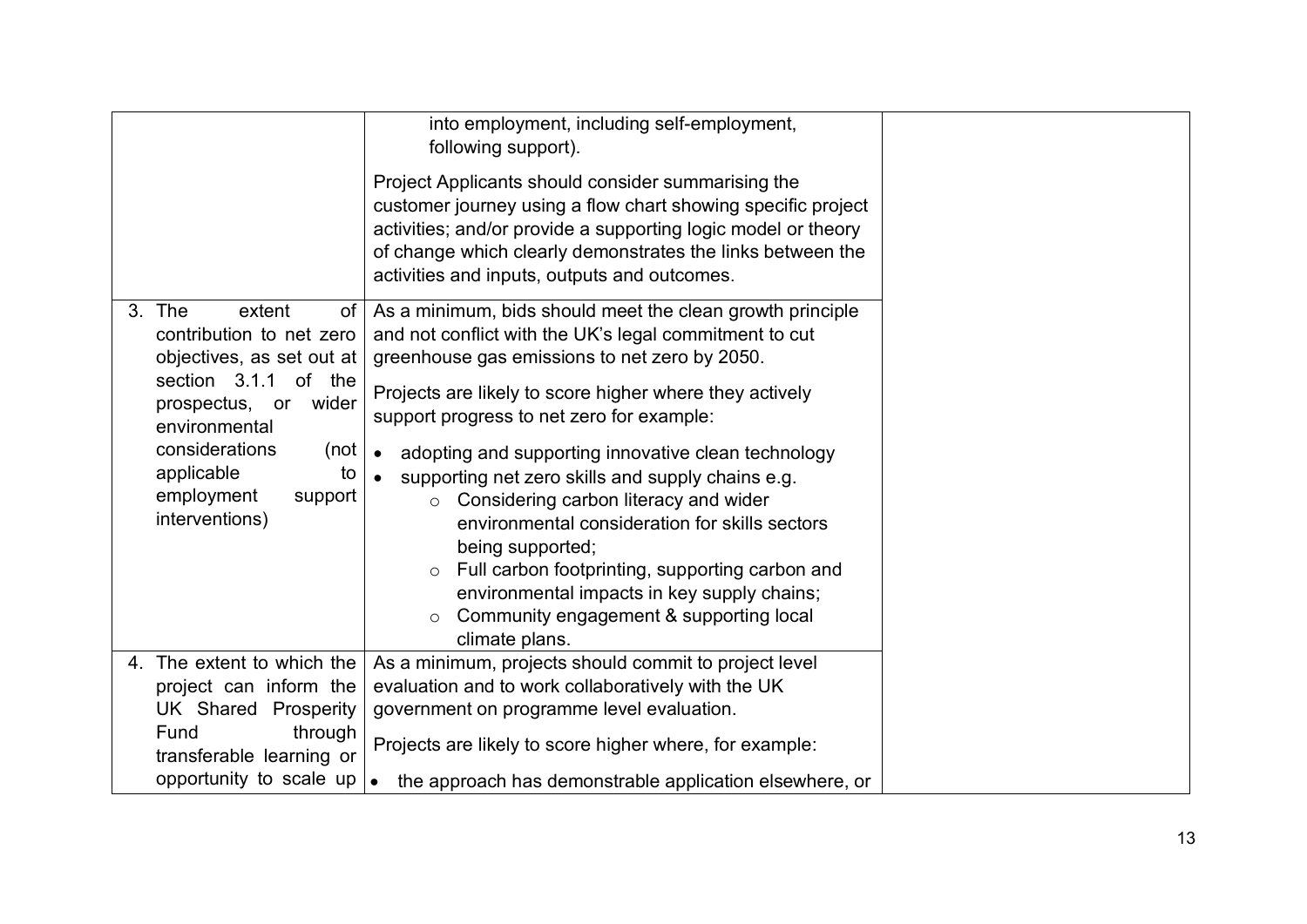| and $  \bullet  $<br>for local partners<br>UK government.                                         |
|---------------------------------------------------------------------------------------------------|
| 5. The extent to which the<br>demonstrates<br>project<br>service<br>innovation<br>in<br>delivery. |

| Criteria 2: Deliverability, effectiveness, and efficiency                                            |                                                                                                                                                                                                                                                                                                                                                                                                                                                                                                                                                                                                                                                                                                                                                                                                                    |                                                                                                                                                                                                                    |  |  |
|------------------------------------------------------------------------------------------------------|--------------------------------------------------------------------------------------------------------------------------------------------------------------------------------------------------------------------------------------------------------------------------------------------------------------------------------------------------------------------------------------------------------------------------------------------------------------------------------------------------------------------------------------------------------------------------------------------------------------------------------------------------------------------------------------------------------------------------------------------------------------------------------------------------------------------|--------------------------------------------------------------------------------------------------------------------------------------------------------------------------------------------------------------------|--|--|
| <b>Sub-criteria</b>                                                                                  | <b>Example evidence of meeting the criteria</b><br>This is non-exhaustive and other evidence may be<br>provided and considered as part of the assessment                                                                                                                                                                                                                                                                                                                                                                                                                                                                                                                                                                                                                                                           | <b>Assessment</b>                                                                                                                                                                                                  |  |  |
| 1. That it can be delivered<br>as proposed by March<br>2022 with realistic<br>milestones identified. | Projects are likely to score higher where they demonstrate:<br>a good understanding of the roles and responsibilities,<br>$\bullet$<br>skills, capability, or capacity needed<br>a fully secured funding package (including match funding<br>$\bullet$<br>where relevant) or a clear and realistic plan to secure<br>prior to project start<br>a good understanding of how the proposal is compliant<br>$\bullet$<br>with UK subsidy control regime (where relevant)<br>under Part 1 (Q1i), the Application sets out a realistic<br>$\bullet$<br>timetable which includes milestones for:<br>$\circ$ Securing internal approvals for the project or any<br>other funding<br>Establishing the project team<br>$\circ$<br>project launch and recruiting beneficiaries,<br>key points on the beneficiary journey<br>O | Each sub-criteria is given a mark<br>out of 5. These are summed<br>with equal weighting.<br>This is converted to a<br>percentage score for the theme<br>(e.g. a maximum mark of 25<br>would give a score of 100%). |  |  |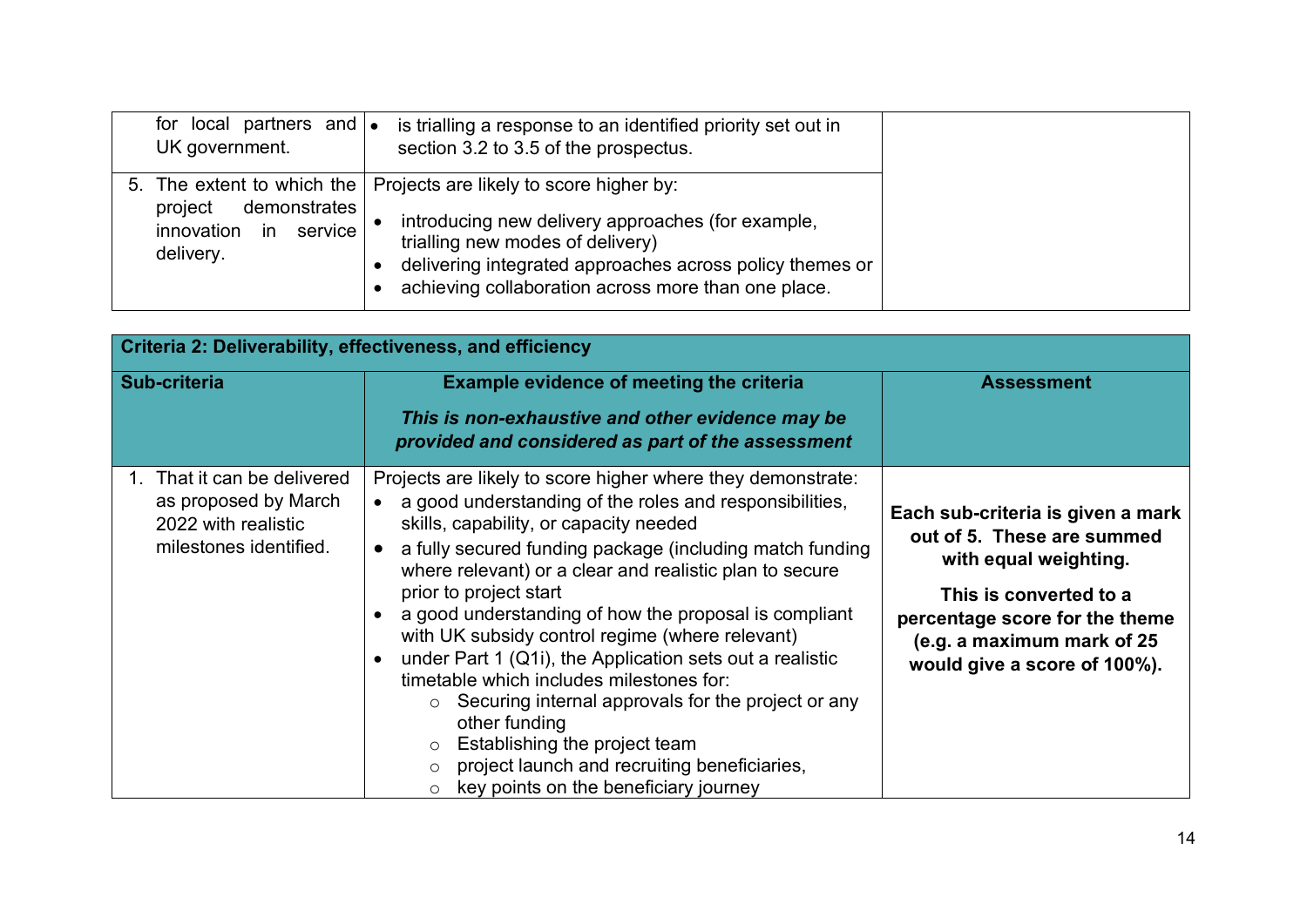|                                                                                                                                                                                                                                                                                                                                                                                                                                       | procurement for external services/suppliers<br>$\circ$                                                                                                                                                                                                                                                                                                                                                                                                                                                                                                                                                                                                                                                                                                             |  |
|---------------------------------------------------------------------------------------------------------------------------------------------------------------------------------------------------------------------------------------------------------------------------------------------------------------------------------------------------------------------------------------------------------------------------------------|--------------------------------------------------------------------------------------------------------------------------------------------------------------------------------------------------------------------------------------------------------------------------------------------------------------------------------------------------------------------------------------------------------------------------------------------------------------------------------------------------------------------------------------------------------------------------------------------------------------------------------------------------------------------------------------------------------------------------------------------------------------------|--|
| 2. Project risks have been<br>identified and are<br>adequately mitigated,<br>including project-level<br>management controls.                                                                                                                                                                                                                                                                                                          | Projects are likely to score higher where they have:<br>carefully considered and identified implementation and<br>$\bullet$<br>delivery risks<br>there are corresponding and appropriate mitigations for<br>$\bullet$<br>key risks<br>arrangements for managing and escalating risk are<br>articulated including roles and responsibilities<br>contingency plans are in place to manage risks, including<br>project delays.                                                                                                                                                                                                                                                                                                                                        |  |
| 3. The applicant sets out<br>an efficient mode of<br>delivery, taking account<br>of the level of<br>innovation proposed<br>and will operate at an<br>appropriate scale. This<br>shall include an<br>assessment of value for<br>money taking account<br>of:<br>the level of contribution<br>to programme outputs<br>for funding sought<br>the amount of match<br>funding or leverage<br>proposed to maximise<br>impact (not applicable | Projects are likely to score higher where they:<br>include a realistic theory of change demonstrating<br>how outcomes will flow from the interventions, at an<br>efficient rate and an appropriate scale<br>demonstrate value for money taking account of<br>the level of contribution to programme outputs<br>$\circ$<br>for funding sought<br>the amount of match funding or leverage<br>proposed to maximise impact<br>UK Government assessment will take account of innovation<br>in service delivery (including potential higher initial costs of<br>innovative delivery approaches).<br>Note - match funding is not a requirement for any project<br>and will not be an assessment consideration for projects<br>solely focused on employment interventions. |  |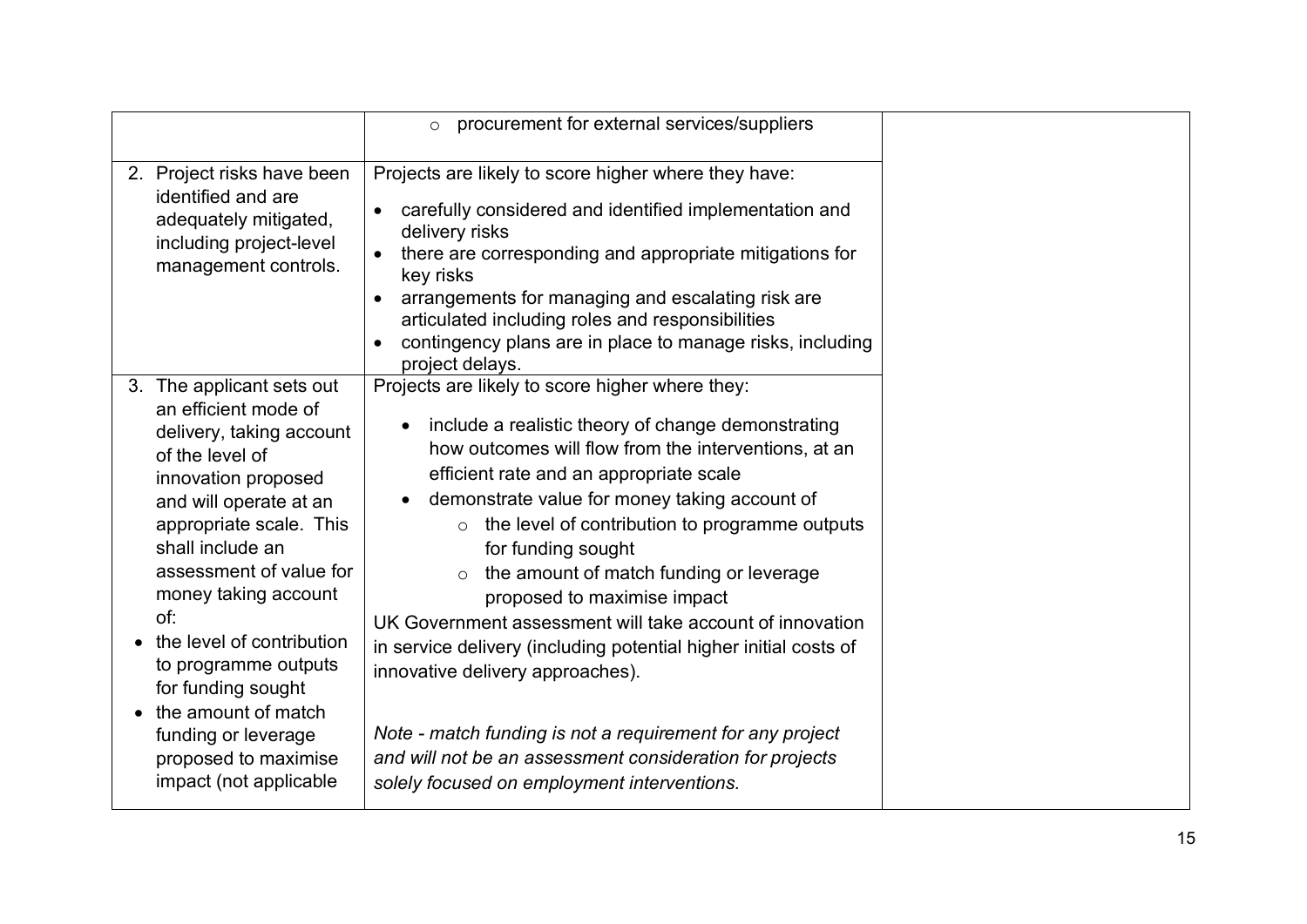| to employment<br>interventions).<br>4. That the project would<br>proceed<br>without  <br>not<br>funding or could only be<br>delivered on a smaller<br>scale. | Projects are likely to score higher where they have clearly<br>articulated the additional outcomes, benefits and impacts UK<br>Community Renewal Funding will achieve, compared with<br>the status quo.                                                                                                                                                                                                                                                                                                                                                                                                                                                                                                                                   |  |
|--------------------------------------------------------------------------------------------------------------------------------------------------------------|-------------------------------------------------------------------------------------------------------------------------------------------------------------------------------------------------------------------------------------------------------------------------------------------------------------------------------------------------------------------------------------------------------------------------------------------------------------------------------------------------------------------------------------------------------------------------------------------------------------------------------------------------------------------------------------------------------------------------------------------|--|
| 5. An effective monitoring<br>and evaluation strategy<br>has been identified for<br>the project.                                                             | Projects are likely to score higher where they set out well<br>developed and credible plans that have:<br>key actions identified for baselining, monitoring, data<br>$\bullet$<br>collection and dissemination of lessons learnt.<br>a credible approach for an effective evaluation that is<br>appropriate to project size and covers<br>appropriateness of initial design<br>progress against targets<br>$\circ$<br>delivery and management<br>outcomes and impact<br>$\circ$<br>value for money<br>$\circ$<br>lessons learnt<br>$\Omega$<br>Note - the approach will vary depending on the scale and<br>nature of each project and evaluation may be undertaken by<br>someone with necessary skills (whether in-house or<br>external). |  |

**Stage 3: Selection**